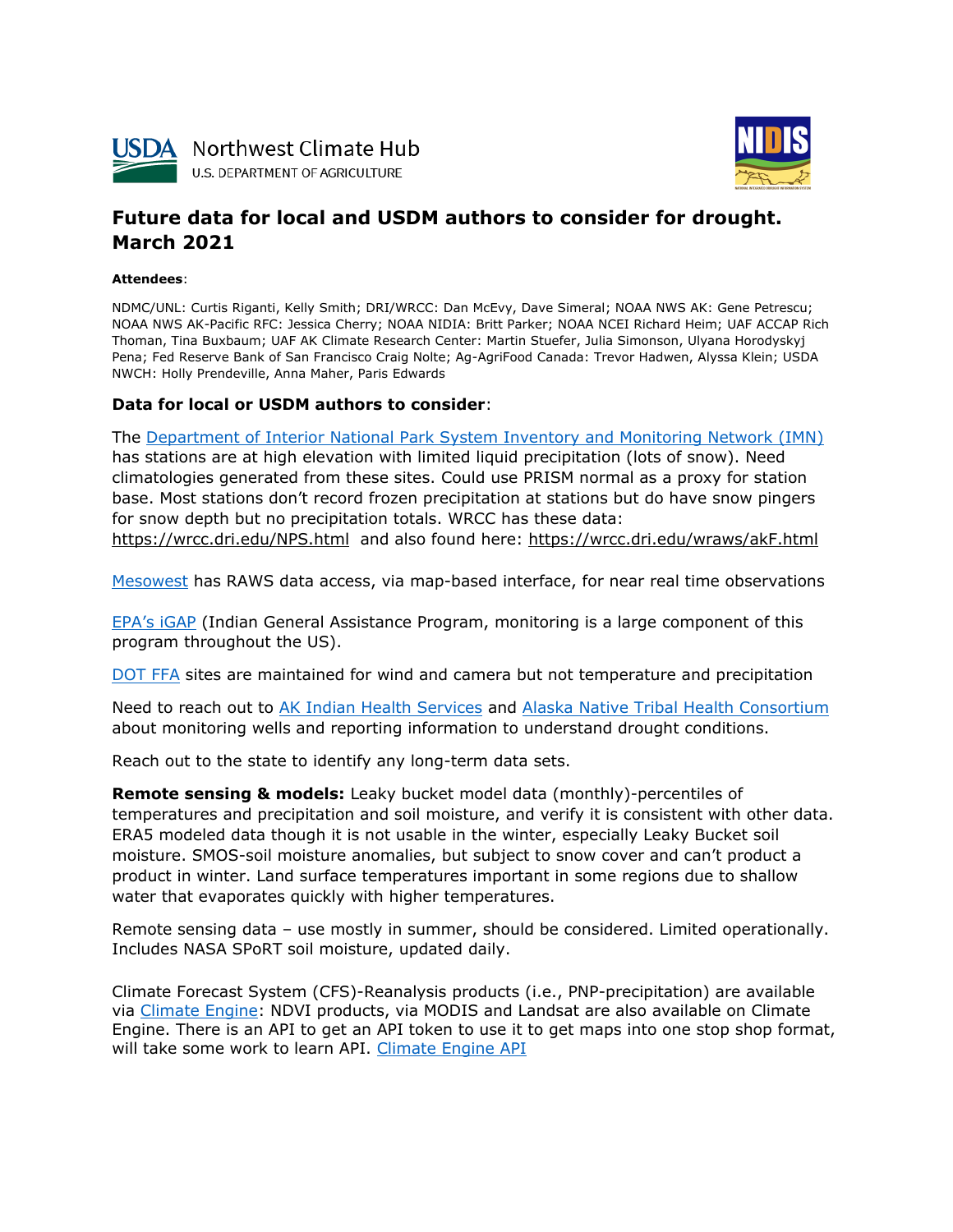



## **Future data sources from ongoing projects**

Alaska Climate Research Center plans to reach out to Western AK, for CoCoRHaS. They plan on having future site visits to engage communities. Mesonet stations developing normal for stations (Julia).

Martin Stuefer has NFS funds to repurpose **[US array](http://www.usarray.org/) seismological [stations](http://www.usarray.org/alaska)**, many have weather stations connected to them. About 90 stations. \$0.5 million in communication fees alone to maintain network. Will develop climatology for sites.

Remote sensing: Ongoing NSF fire and ice project is focusing on coastal margin and freshwater inputs. Ocean water quality. Goal develop new and better.

Jessica Cherry: River Forecast Center working towards new product for better precipitation. Fused model radar product is underway MRMS relies on HER model output. Trying to compute snow loading through winter precipitation models. Gauges work poorly in winter and tend to throw out that data. If looking for snow drought there may be other options to calculate accumulated precipitation to fill in gaps where NRCS doesn't do surveys.

IMIC database. UAF Motivation for database about network design and data gaps. Currently an unfunded effort. Likely will be archived in current form at IARC or other center.

Gene Petrescu: Satellite-derived data from current project with NIDIS & Climate office for reanalysis of ERA5 to drive some drought monitoring assessment products.

In Canada, we are trying to utilize more and more remotely sensed products to assist in areas that have poor station coverage. In addition, we find using the remotely sensed data to help with determining or clarifying impacts. Data sets including NDVI anomalies, VegDRI, and even GRACE data has proven useful. (Trevor Hadwen)

Work to grow citizen science programs; especially those related to berries and invasive species.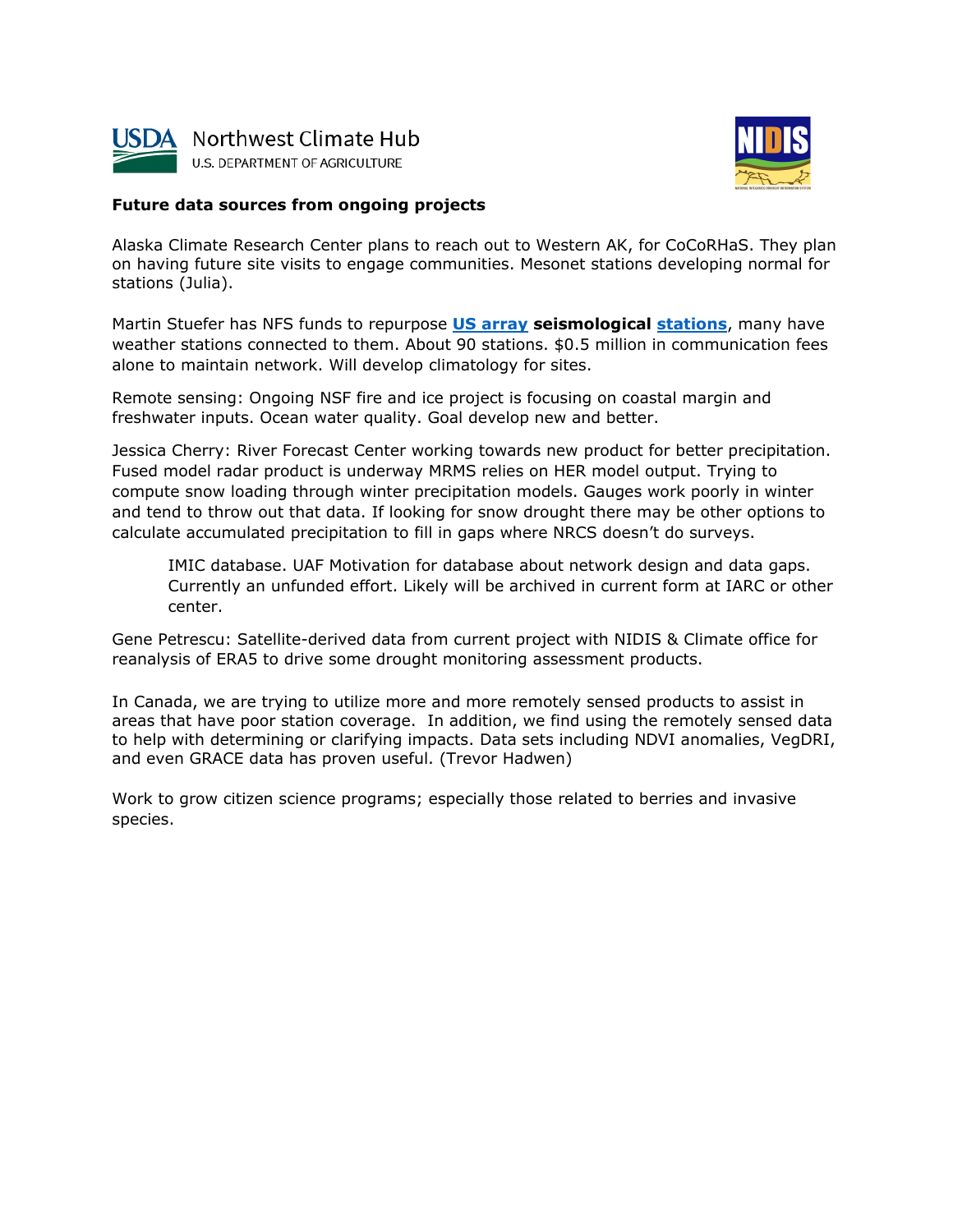



# **Future research opportunities to better understand drought in Alaska**

**Snow drought**: Does low precipitation during winter count as drought? In the winter, low precipitation or low snowpack would be D0 (abnormally dry) and not likely beyond that unless it carried on beyond into later seasons. Mainland AK low elevation snow drought, no precipitation or precipitation falling as rain when it usually was snow…result in impacts to communities, overland travel, subsistence activities esp. in autumn at river-level elevation. No snow in urban areas can lead to freezing at deeper temperatures (breaking pipes).

**Guidebook** for USDM authors on how to approach snow precipitation in western AK.

### **Evaporation**

How does rising temperature affecting water demand side of the drought equation (evapotranspiration) (drought being an imbalance between water supply [precipitation] and water demand [evapotranspiration]) especially in 24-hour sunshine? How important is evapotranspiration in summer and how best to get it into drought monitoring?

Evaporation during warm season needs to be part of the equation (flash droughts in CONUS where wind, sun, temps, & low humidity are important factors), how wind factors in with evaporation in AK, need to be looked at.

### **Wind**

What is wind climatology doing? Increasing, more variable, decreasing? Develop tools to monitor ET. What are wind impacts (i.e. changes in direction, timing, speed, etc.) esp. on evaporation? No or low winds can affect lake mixing and lead to a warm top layer of water and much cooler lower layers.

### **Hydrology**

Melting glaciers are complicating hydrology, higher stream flow could be due to glacial melt in times of drought/heat waves. Need to take care using & interpreting stream flow data in AK. USDM authors could benefit from know which gauged streams are glacier fed, snow fed, rain fed, and influenced by permafrost. Identify where glaciers have melted off and are no longer an input to streams, versus currently an input, will affect interpretation of data.

A better idea of what streamflow components and drivers are, including glacial inputs and other inflows to improve stream forecasting.

There's an existing working collaboration with Crane Johnson at the River Forecasting Center to model water and DWR will look to him to think about the future.

Understanding hydrology is important for NW AK

More research on soil moisture, permafrost / frozen for large portion of year. Soil moisture may become a more important issue as climate continues to warm and more permafrost melts, will it become a good indictor now or in future? More tools to monitor soil moisture